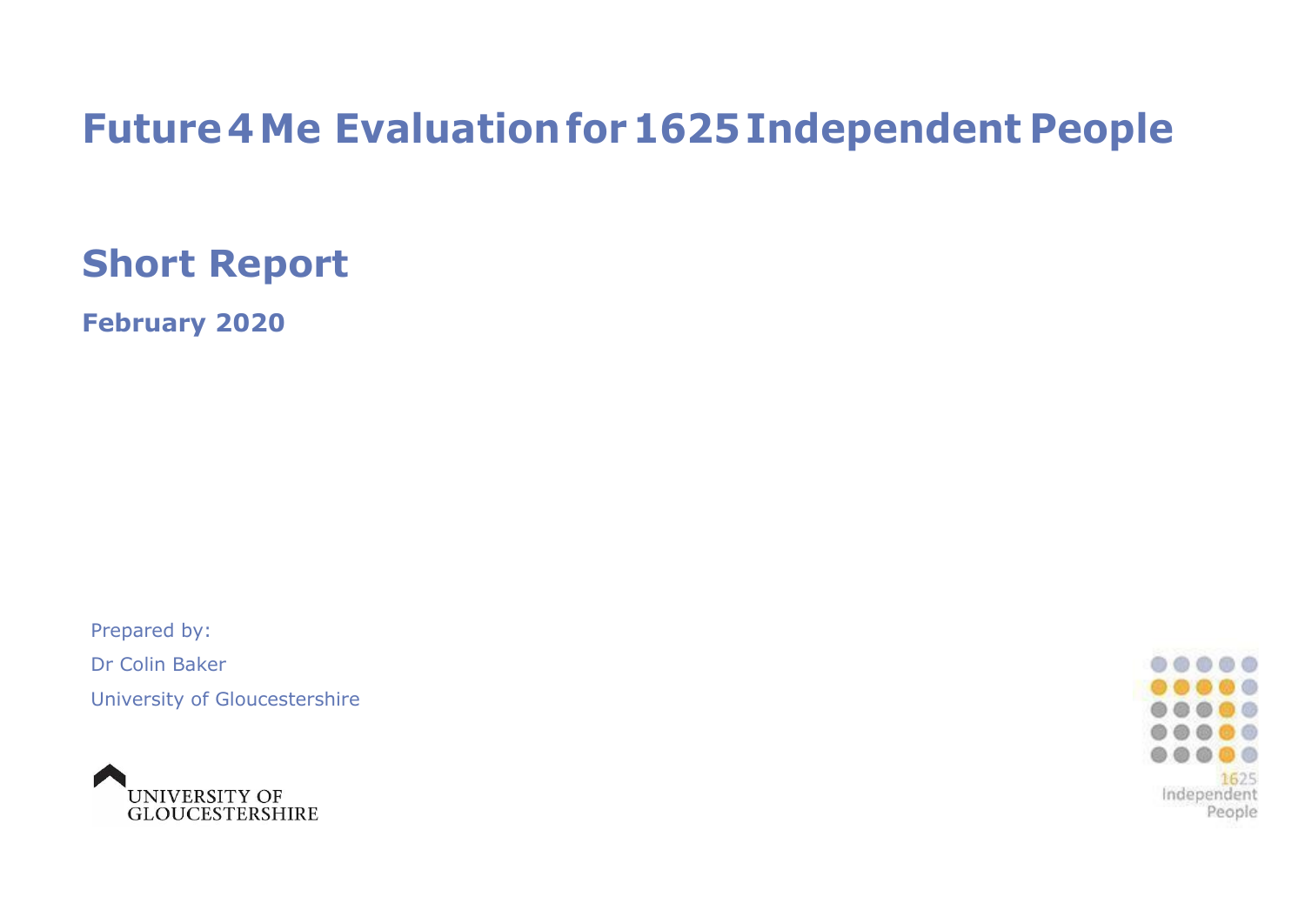# **Background and methodology**

- Future 4 Me (F4M) is an innovative partnership project run by 1625 Independent People (1625IP) that provides specialist support to young people leaving care, leaving custody or young people who are at risk of entering custody. The project is delivered by a dedicated team with extensive expertise in resettlement, mental health, learning and work and participation.
- This evaluation covers phase 2 of programme delivery (January 2017 December 2019)
- Engaging with participants over a 6 to 12-month period, the project is underpinned by an approach that builds trust, identifies positive opportunities that support wellbeing and personal development, and which seeks meaningful partnerships with young people and other stakeholders in the community.
- The evaluation comprised four main aspects of the F4M National toolkit (Informing Futures): Psychologically Informed Environment (PIE); Awareness and Acceptance Therapy (ACT); Reflective Practice (RP), and the Trauma Recovery Model (TRM).
- A mixed methods approach was deployed involving the use of quantitative and qualitative methods in order to gather data that assessed the extent to which the work of 1625IP had met its stated aims within the context of the F4M project.

# **Key findings**

- Young people valued the simple referral process and the ability to talk about issues they felt were important in a supported and open way. Young people felt listened to, respected and valued. This created a space where opportunities and plans could be explored in respect of addressing things that mattered to them, providing a greater sense of agency and confidence. Opportunities for personal and professional development were explored with support from case workers. Young people felt more resilient and self-aware, and capable of focusing on positive action from a position of relative stability. This helped to re-establish routines and relationships which served to reinforce a greater sense of personal wellbeing, happiness and empowerment.
- For practitioners the F4M project provided a much-needed opportunity to enhance the delivery of important support services for young people in Bristol. Joining up with other organisations within the wider service landscape helped identify realistic and workable interventions, share collective knowledge and information, and identify solutions to problems in a challenging financial and political climate. This fostered a sense of greater responsiveness and effectiveness which helped avoid duplication and competition between local stakeholders. Organisational culture and practices could present potential barriers to these aspects.
- Flexibility and creativity were critical elements of the success of F4M. This applied to the way casework was approached, the way F4M worked with its partners, and the relationship with the evaluation team to ensure the methods reflected the complexities ofdelivery.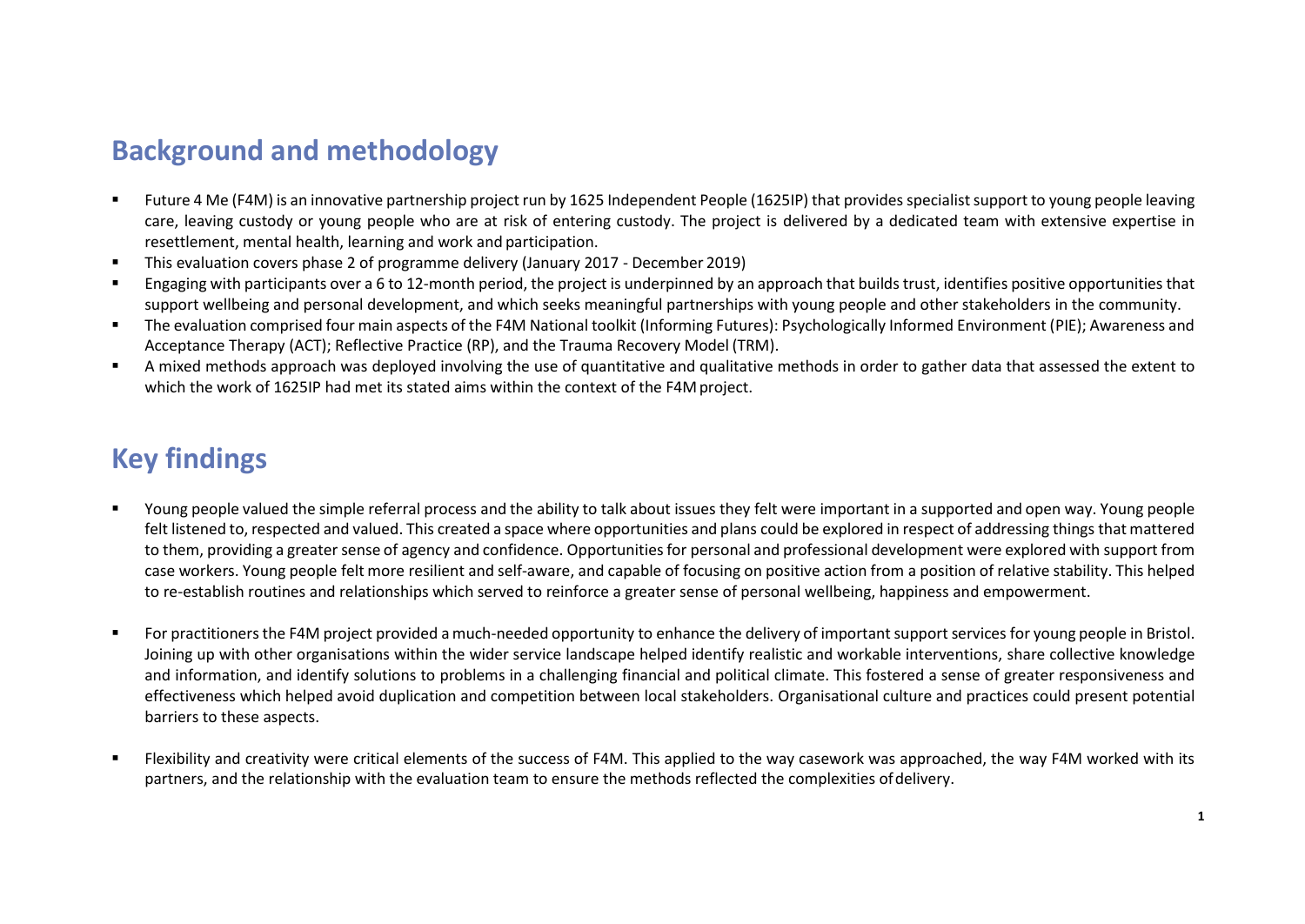## **Young People's perspectives**

| <b>Description &amp; information</b>                                                                                                                                                                                                                                                                                                                                                                                                                                                                                                                                                                                                                                                                                                                                                                                                                                                                                                                                                                                                                                                                                                                                                                                                                                                                                                                                                                                                                                                              | <b>Example quotations</b>                                                                                                                                                                                                                                                                                                                                                                                                                                                                                                                                                                                                                                                                                                                                                                                                                                                   |  |
|---------------------------------------------------------------------------------------------------------------------------------------------------------------------------------------------------------------------------------------------------------------------------------------------------------------------------------------------------------------------------------------------------------------------------------------------------------------------------------------------------------------------------------------------------------------------------------------------------------------------------------------------------------------------------------------------------------------------------------------------------------------------------------------------------------------------------------------------------------------------------------------------------------------------------------------------------------------------------------------------------------------------------------------------------------------------------------------------------------------------------------------------------------------------------------------------------------------------------------------------------------------------------------------------------------------------------------------------------------------------------------------------------------------------------------------------------------------------------------------------------|-----------------------------------------------------------------------------------------------------------------------------------------------------------------------------------------------------------------------------------------------------------------------------------------------------------------------------------------------------------------------------------------------------------------------------------------------------------------------------------------------------------------------------------------------------------------------------------------------------------------------------------------------------------------------------------------------------------------------------------------------------------------------------------------------------------------------------------------------------------------------------|--|
| The evaluation explored young peoples' experiences of the F4M project and what impacts this had in terms of supporting them with,<br>for example, housing needs, health and wellbeing, relationships with others, and general perceptions of the project                                                                                                                                                                                                                                                                                                                                                                                                                                                                                                                                                                                                                                                                                                                                                                                                                                                                                                                                                                                                                                                                                                                                                                                                                                          |                                                                                                                                                                                                                                                                                                                                                                                                                                                                                                                                                                                                                                                                                                                                                                                                                                                                             |  |
| Young people had experienced, and were experiencing, challenging life situations which<br>caused considerable disruption and hardship. To varying degrees, these led to poor mental<br>health and issues with trusting others and communicating effectively with others.<br>Young people valued the simple referral process established by the project and the ability to<br>talk about issues they felt were important in a supported and open way. Young people felt<br>listened to, respected and valued. This created a space where opportunities and plans could<br>be explored in respect of addressing things that mattered to them, providing a greater sense<br>of agency and confidence. Opportunities for personal and professional development were<br>explored with support from case workers.<br>Consequently, young people felt more resilient and self-aware, and capable of focusing on<br>positive action from a position of relative stability. This helped to re-establish routines and<br>relationships which served to reinforce a greater sense of personal wellbeing, happiness and<br>empowerment. Young people valued the dynamic and person-centred approach provided by<br>case workers which established a two-way relationship which shared responsibility for<br>decision making.<br>Having support close at hand provided reassurance that facilitated a journey towards greater<br>independence and a greater ability to manage the complexities of their lives. | 'I felt heard and grown up; the choice felt like mine. It<br>was a bit nerve wracking but I felt like for the first time I<br>was being encouraged to be independent. I felt like all of<br>my needs were acknowledged, not just housing but also<br>my emotional well-being and physical health needs'<br>[Young Person 1].<br>'He introduced me to a few people [sic] places for<br>education, all different classes and level of English!<br>found my own way to get into educationI knew some<br>English but I always needed more and he found me places<br>and put me in right direction which I found very useful'<br>[Young Person 12].<br>" it has just been great to have a worker who has time<br>to see me and it isn't like 'right, we have one hour '. It's<br>made me feel responded to in a way that social workers<br>and PAs never have' [Young Person 4]. |  |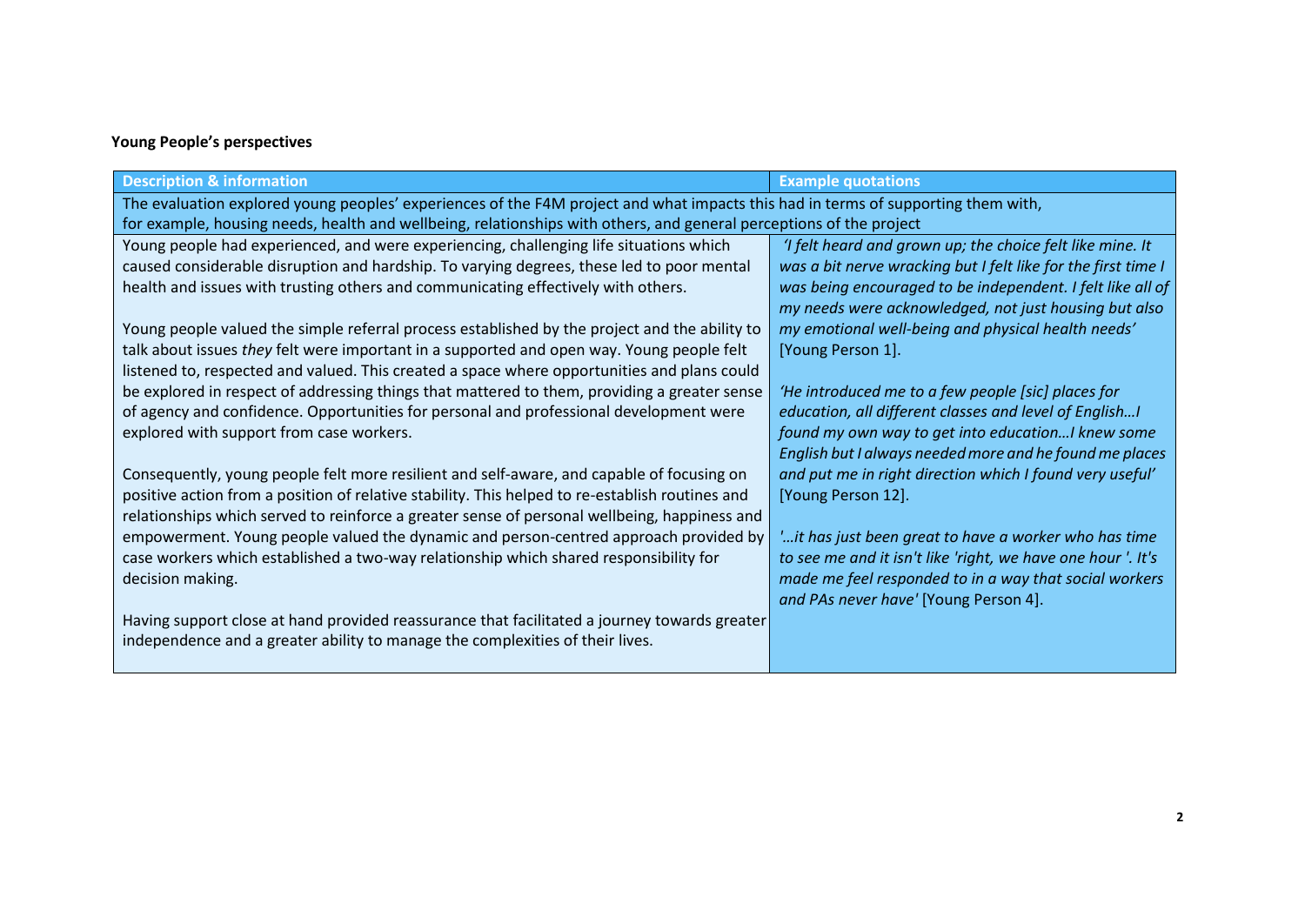### **F4M Practitioners' perspectives**

| <b>Description &amp; information</b>                                                                                                                                                                            | <b>Example quotations</b>                                    |  |
|-----------------------------------------------------------------------------------------------------------------------------------------------------------------------------------------------------------------|--------------------------------------------------------------|--|
| Interviews with practitioners working with young people together with evaluation observations were used to explore what partners and<br>stakeholders perceived to be valuable and significant about the project |                                                              |  |
| The F4M project provided a much-needed opportunity to enhance the delivery of important                                                                                                                         | 'it's really good to keep abreast of what's going on, I      |  |
| support services for young people in the West of England. Joining up with other                                                                                                                                 | can't do everything, knowing what's there and what we        |  |
| organisations within the wider service landscape helped identify realistic and workable                                                                                                                         | can do for young people. I literally work around the         |  |
| interventions, share collective knowledge and information, and identify solutions to                                                                                                                            | corner from these guys but didn't know what they did,        |  |
| problems in a challenging financial and political climate. This fostered a sense of greater                                                                                                                     | the word doesn't necessarily get around' [Participant 6].    |  |
| responsiveness and effectiveness which helped avoid duplication and competition between                                                                                                                         | 'TRM and multi-agency meetings are very useful, we get       |  |
| local stakeholders. The range of organisational cultures and practices across the voluntary                                                                                                                     | people from different backgrounds on the same page.          |  |
| and statutory agencies involved could present potential enablers, and barriers, to these                                                                                                                        | We can create a certain knowledge foundation, a base         |  |
| aspects.                                                                                                                                                                                                        | to draw from that is useful for all practitionersthat's      |  |
|                                                                                                                                                                                                                 | really important for coordinating work for young people      |  |
| Overall, the project provided a unique approach which had challenged traditional practices                                                                                                                      | and getting the same consistent message to them'             |  |
| and assumptions. It was not always easy to embed the PIE framework and its constituent                                                                                                                          | [Participant 1].                                             |  |
| parts within all organisations. However, participants were unanimous in the opinion that                                                                                                                        |                                                              |  |
| the F4M toolkit had the potential to make significant improvements in practice.                                                                                                                                 | 'It's had a massive impact for me. We work with people       |  |
|                                                                                                                                                                                                                 | who are difficult to impact, difficult situations that often |  |
| These improvements were in respect of staff skills and expertise and perceived outcomes for                                                                                                                     | have a lot of professionals involved, but that's not always  |  |
| young people. Generally, staff felt better equipped to work with young people although there                                                                                                                    | what they need. It's about going to the right professional   |  |
| was a need for ongoing training and support to ensure practitioners felt secure in their                                                                                                                        | to get the right support, so the more you network the        |  |
| knowledge and skills.                                                                                                                                                                                           | more you know people, the more you understand their          |  |
|                                                                                                                                                                                                                 | role so I know that you are right for some of the people     |  |
| The theoretical basis of the project and focus on values helped maintain the primacy of young                                                                                                                   | I'm working with. I can support them in that particular      |  |
| people's needs and strengths over more traditional outcome measures. The opportunity to                                                                                                                         | transition by getting them in contact with the right         |  |
| scrutinise young people's needs and strengths and the planning needed to support these was                                                                                                                      | services' [Participant 5].                                   |  |
| valuable. Consequently, the project provided scope for greater innovation and creativity by                                                                                                                     |                                                              |  |
| moving away from a focus on behaviour towards a focus on the causes of behaviour.                                                                                                                               |                                                              |  |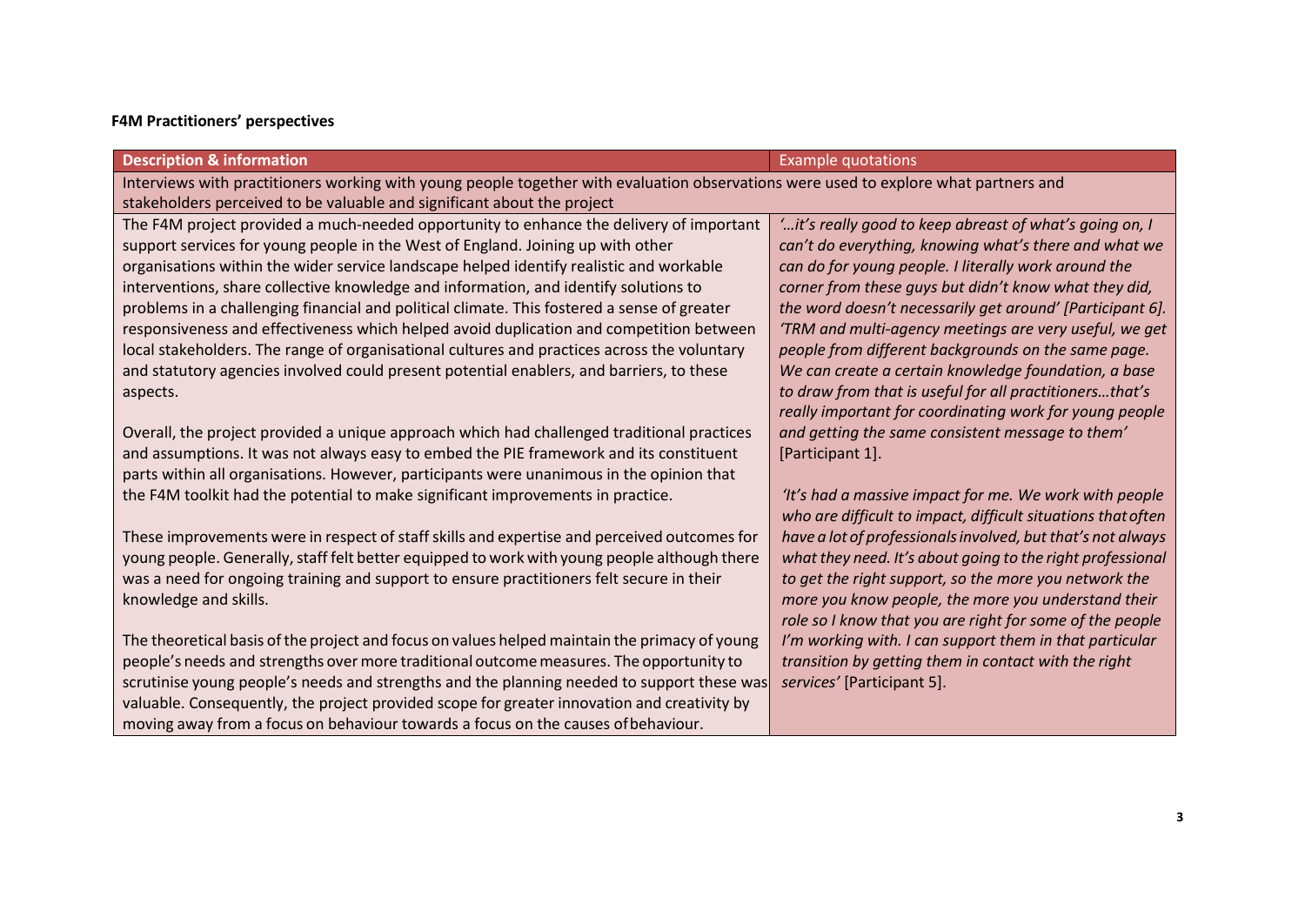## **F4M Toolkit – Psychologically Informed Environments (PIE)**

| <b>Description &amp; information</b>                                                                                                                   | <b>Example quotations</b>                                 |  |
|--------------------------------------------------------------------------------------------------------------------------------------------------------|-----------------------------------------------------------|--|
| Overall, the PIE framework created a space for exploring how trauma informed approaches could support all those concerned in the provision of services |                                                           |  |
| for example, through supervision processes for staff and techniques that led to meaningful engagement with young people                                |                                                           |  |
| The PIE approach helped staff to understand that there were different ways of thinking and                                                             | 'It allows us to think about how we can support staff     |  |
| talking about young people that went beyond more 'traditional' stances i.e. punitive or                                                                | as well as young people. It runs right through the        |  |
| cynical mindsets. PIE was perceived to provide a practical needs-led approach that focused                                                             | organisation and helps us understand how to do            |  |
| on young people's strengths, and which was responsive to the complex reality of young                                                                  | things in a consistent way that values emotional and      |  |
| people's lives.                                                                                                                                        | practical needs; it's been a real spur for embracing a    |  |
|                                                                                                                                                        | range of psychological approaches in the way we           |  |
| Against a backdrop of increased emphasis on multi-agency working there was the recognition                                                             | work and train people' [Group Interview Participant       |  |
| that organisations needed to look to wider stakeholders in order to devise more complete                                                               | $4$ ].                                                    |  |
| responses to needs of young people. The PIE approach was beneficial for helping develop and                                                            |                                                           |  |
| sustain conversations around how best to provide services, which was particularly important                                                            | 'What we're trying to do is look at cases where things    |  |
| in a time when resources were stretched or scarce.                                                                                                     | haven't worked and explore that and look at why that      |  |
|                                                                                                                                                        | is and what we need to be doing differently. There's a    |  |
| The PIE framework provided a collaborative device and helped establish clear standards for                                                             | number of ways that's feeding into what we do and         |  |
| the way people thought about how they approached their work in supporting young people                                                                 | identifying additional training and I think that          |  |
| and how they thought about and responded to young people themselves. Through the                                                                       | happens anyway, but PIE really helps and support that     |  |
| sharing of cases in team discussions, practitioners were able to use the combined experience                                                           | as something we do as part of our culture' [Group         |  |
| of other staff to identify possible courses of action that would assist young people. These                                                            | Interview Participant 2].                                 |  |
| discussions also provided a valuable opportunity for staff to actively reflect on the case at                                                          |                                                           |  |
| hand. Peer feedback and support from the psychologist also helped identify possible                                                                    | 'The facilitator training is really good because it helps |  |
| solutions that could be offered to young people as part of a more inclusive discussion. This                                                           | people grow outside of their roles. 'To me, it seems      |  |
| helped practitioners work around challenging issues that might otherwise have been difficult                                                           | like a much stronger model than just getting a            |  |
| to overcome were it not for the fresh perspective provided by applying the PIE lens.                                                                   | psychologist in  (we are) helping all staff understand    |  |
|                                                                                                                                                        | that they can engage with and become experts in this      |  |
| Incorporating reflective practice (RP) as an integral organisational component meant that                                                              | approach' [Group Interview Participant 1].                |  |
| staffing and logistical issues could be given full attention rather than being secondary to other                                                      |                                                           |  |
| issues. The PIE framework also provided an evidence tool which supported the rationale for                                                             |                                                           |  |
| focusing on the development of meaningful relationships rather than, for example, a                                                                    |                                                           |  |
| preoccupation with size of the caseload.                                                                                                               |                                                           |  |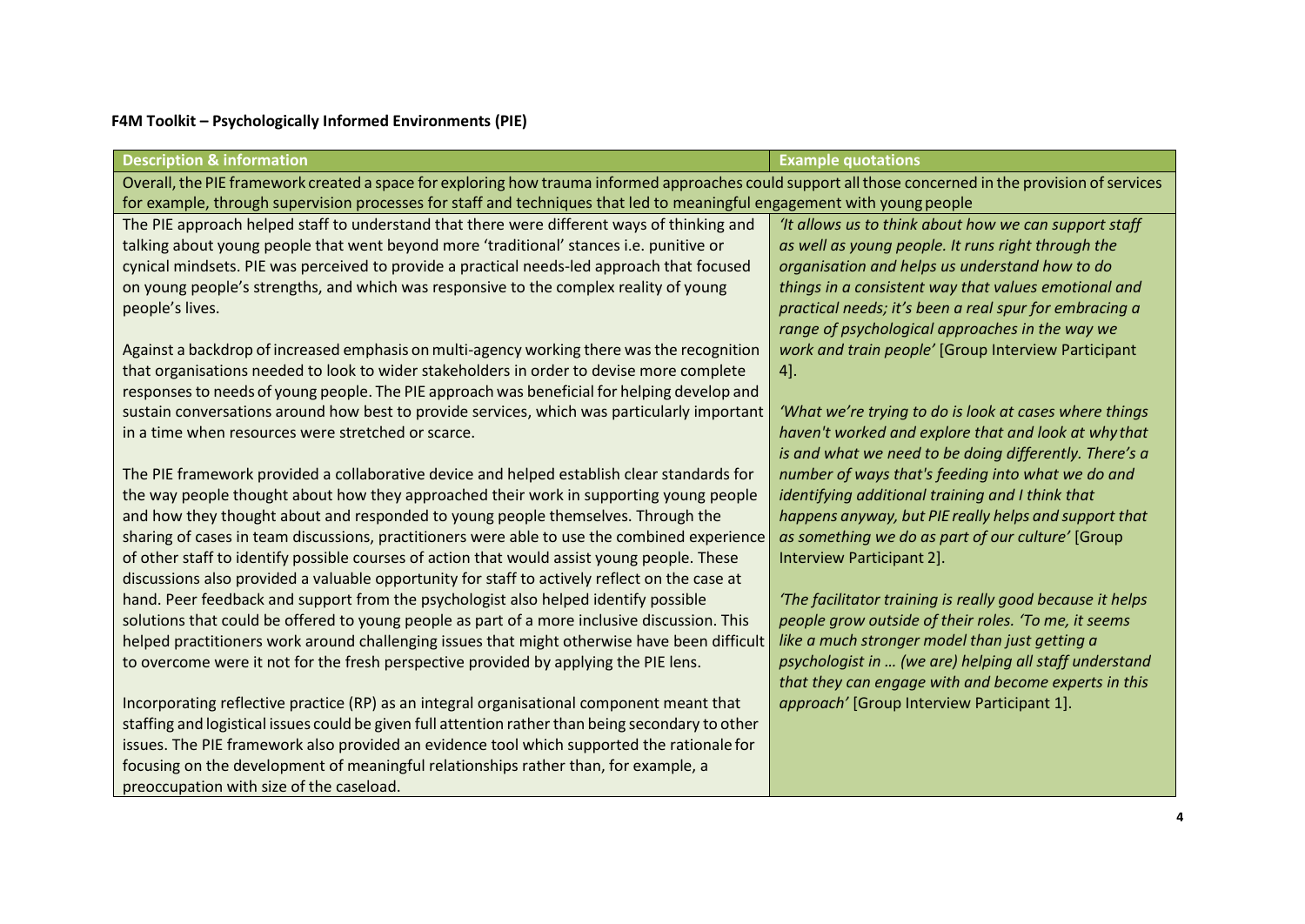#### **F4M Toolkit – Acceptance and Commitment Therapy (ACT)**

background development and providing more relevant examples.

| <b>Description &amp; information</b>                                                                                                                                                                                                                                                                                                                                                                                                                                                                                                                                                                                                                                                                                                               | <b>Example quotations</b>                                                                                                                                                                                                                                                                                                                                                                                                                                                                  |  |
|----------------------------------------------------------------------------------------------------------------------------------------------------------------------------------------------------------------------------------------------------------------------------------------------------------------------------------------------------------------------------------------------------------------------------------------------------------------------------------------------------------------------------------------------------------------------------------------------------------------------------------------------------------------------------------------------------------------------------------------------------|--------------------------------------------------------------------------------------------------------------------------------------------------------------------------------------------------------------------------------------------------------------------------------------------------------------------------------------------------------------------------------------------------------------------------------------------------------------------------------------------|--|
| 1625ip are piloting the application of ACT as a process for supporting practitioners and providing tools for effective engagement. ACT contrasted with<br>other tools that the participants had knowledge and experience of. There was a strong connection with the practical benefits of the model and its<br>theoretical basis. Participants appeared to fully appreciate the underpinning notion of psychodynamic therapy which understands that who we are is<br>shaped by dynamic processes.                                                                                                                                                                                                                                                  |                                                                                                                                                                                                                                                                                                                                                                                                                                                                                            |  |
| Participants themselves needed to undergo a process of reflection and self-evaluation in<br>order to understand their own values, how the various theoretical elements could be<br>harnessed and explored within specific situations, and how the model fitted with<br>organisational objectives. The principles of ACT could, in some ways, potentially be at<br>odds with the performance requirements of participants' organisations which were<br>focused on outcomes that were clear and measurable rather than the more nuanced<br>aspects encompassed by ACT - for example, forgiveness, which provided the basis of<br>action rather than the outcome of an action. However, programme design and<br>management has managed this conflict. | 'I could see the logic of using it [ACT] straight away, I<br>was totally on board and wanted to get on with it;<br>come on, let's go!' [Group Interview Participant 2].<br>'I had one particular case I was really struggling with,<br>it was really frustrating. I'd tried a number of things<br>but [the young person] just didn't listen, didn't<br>respond in a positive way at all. I stepped back a bit<br>and assessed where I was coming from and realized                         |  |
| The focus on values was perceived as particularly beneficial versus instructive or normative<br>approaches which could disempower, disinterest and disengage participants. ACT was very<br>much a two-sided process in which practitioners themselves needed to grapple with their<br>own values and how these interacted with and related to the work in hand. ACT was perceived<br>as a continual learning process, in that further training would be useful for helping consolidate<br>and develop the skills needed to implement it effectively. For some, working out exactly<br>where ACT fitted within the range of case management approaches used within their work<br>was challenging.                                                   | that it was probably me who was the problem; I was<br>trying to get her to do things that I thought were good<br>for her. Instead I could see that she needed to the<br>things that she felt were important for her in her own<br>way, and I could have sensible conversations around<br>that' [Participant 1].<br>'Being able to focus even on just one value created a<br>space for us to discuss things, it allows you to shut<br>out the chatter, suspend the other issues and look at |  |
| Participants recognised that ACT had a positive influence on their young people. ACT helped<br>them to focus on what they felt and why, and to accept feelings as inherent part of life. ACT<br>facilitated meaningful discussion around what the young people valued, what was important<br>to them, and how to ensure that they could do things that were consistent with these.<br>Recommendations for training improvements for ACT included reducing the time spent on                                                                                                                                                                                                                                                                        | things in a very particular way' [Participant 3].                                                                                                                                                                                                                                                                                                                                                                                                                                          |  |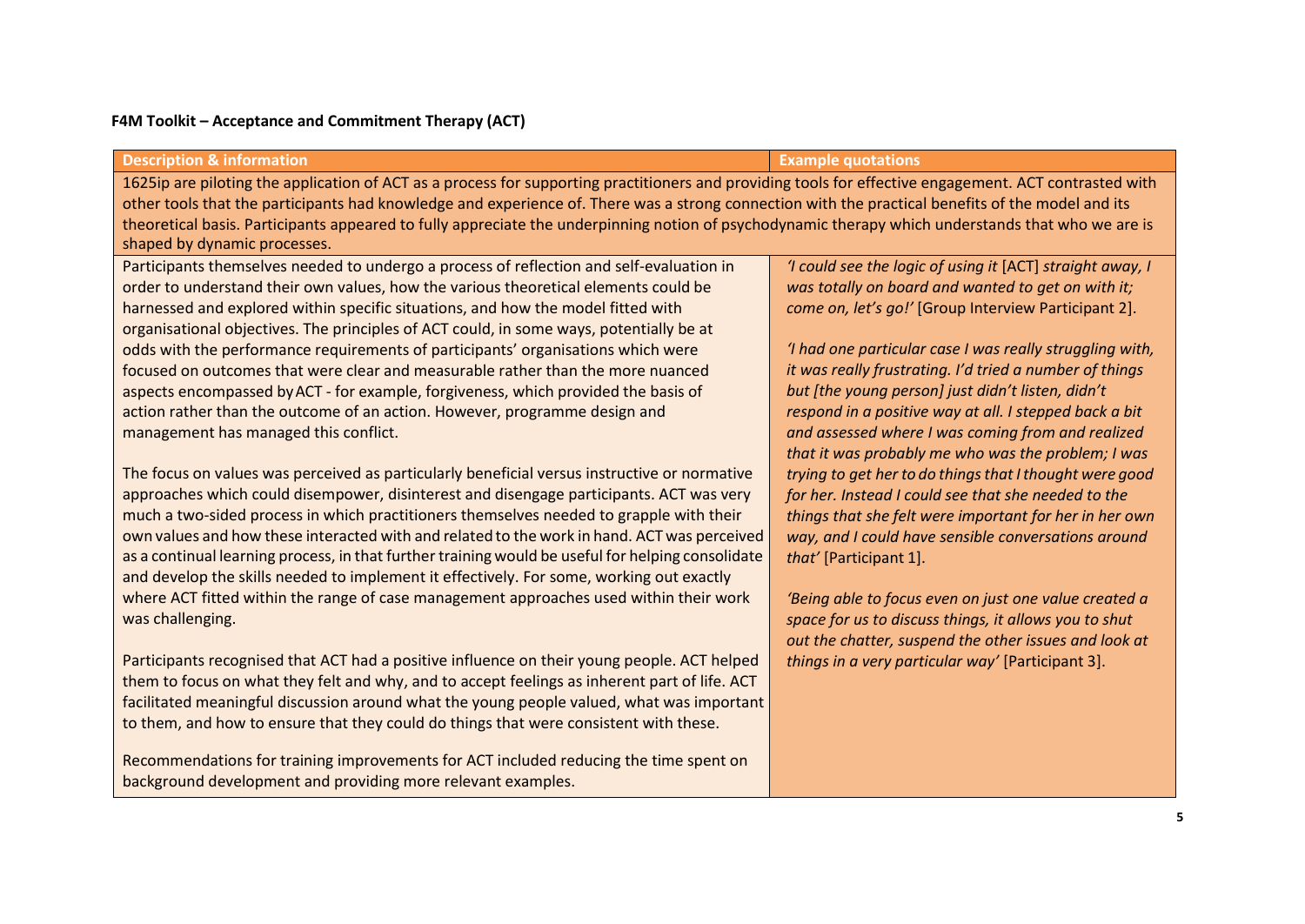### **F4M Toolkit – Reflective Practice (RP)**

| <b>Description &amp; information</b>                                                                                                                                                                                        | <b>Example quotations</b>                              |  |
|-----------------------------------------------------------------------------------------------------------------------------------------------------------------------------------------------------------------------------|--------------------------------------------------------|--|
| The evaluation explored settings where RP was and was not established. A number of themes emerged which highlighted the utility of RP and also the<br>challenges of implementing it within diverse organisational settings. |                                                        |  |
| Where RP was not established participants perceived potential in supporting case                                                                                                                                            | 'RP was about having space to think; in statutory      |  |
| management in the context of increased strategic awareness of and focus on care leavers,                                                                                                                                    | services we don't really have time to think, to        |  |
| and an emphasis on smoothing the transition between care and leaving care. Participants                                                                                                                                     | reflect on things other than focusing the job. For     |  |
| felt more confident in their reflective skills and reported that the process had helped them                                                                                                                                | me it was about having some space to really think      |  |
| look at the cases in a more holistic sense. Having a facilitator come in to encourage a                                                                                                                                     | about my case load and how I could improve my          |  |
| broader perspective of case management had helped foster a mindset that intentionally                                                                                                                                       | practice. The sessions did help me with that, to       |  |
| sought to consider the bigger picture. Participants felt better able to contact other                                                                                                                                       | really think about my young people' [Participant       |  |
| practitioners e.g. probation and housing services.                                                                                                                                                                          | $3$ .                                                  |  |
| A lack of understanding and full management support in some organisations                                                                                                                                                   | 'It feels good when somebody else shares what          |  |
| established barriers to implementation within those settings, with the onus on                                                                                                                                              | they think or has done something that you have.        |  |
| individual practitioners to develop the systems and processes that would support RP.                                                                                                                                        | Helps you feel ok about yourself. As practitioners,    |  |
| Pressures of caseloads and competing organisational practices prevented the full                                                                                                                                            | sometimes you forget about the wealth of               |  |
| adoption of the RP model in some settings e.g. local authority.                                                                                                                                                             | knowledge we have' [Participant 4a].                   |  |
| Where RP was established it provided the opportunity to share experiences, problems and                                                                                                                                     | 'As practitioners we often hold on to things which     |  |
| concerns with peers. This provided an emotional outlet and an opportunity to listen,                                                                                                                                        | is never a good thing and RP helps us let things go,   |  |
| empathise and reassure others. RP sessions also provided practitioners with a voice which                                                                                                                                   | be able to signpost a bit more; not hold in all of the |  |
| was not always heard in the busyness of daily routines. In doing so, sessions provided a safe                                                                                                                               | emotional responsibilities. By having mixed groups     |  |
| space where participants could communicate over issues relevant to them. Participants                                                                                                                                       | and hearing other voices helps us reach out to         |  |
| were confident of the benefits for young people: skills acquired through RP had been                                                                                                                                        | other colleagues outside of RP and let that            |  |
| incorporated into practice, young people being encouraged to be more reflective, share                                                                                                                                      | ownership go, which also helps with cohesion           |  |
| stories and discuss how to develop skills.                                                                                                                                                                                  | within the organisation, which is also animportant     |  |
| There were mixed opinions on the place of managers within sessions because of the                                                                                                                                           | aspect of RP' [Participant 4b].                        |  |
| organisational lines of authority and accountability associated with these participants.                                                                                                                                    |                                                        |  |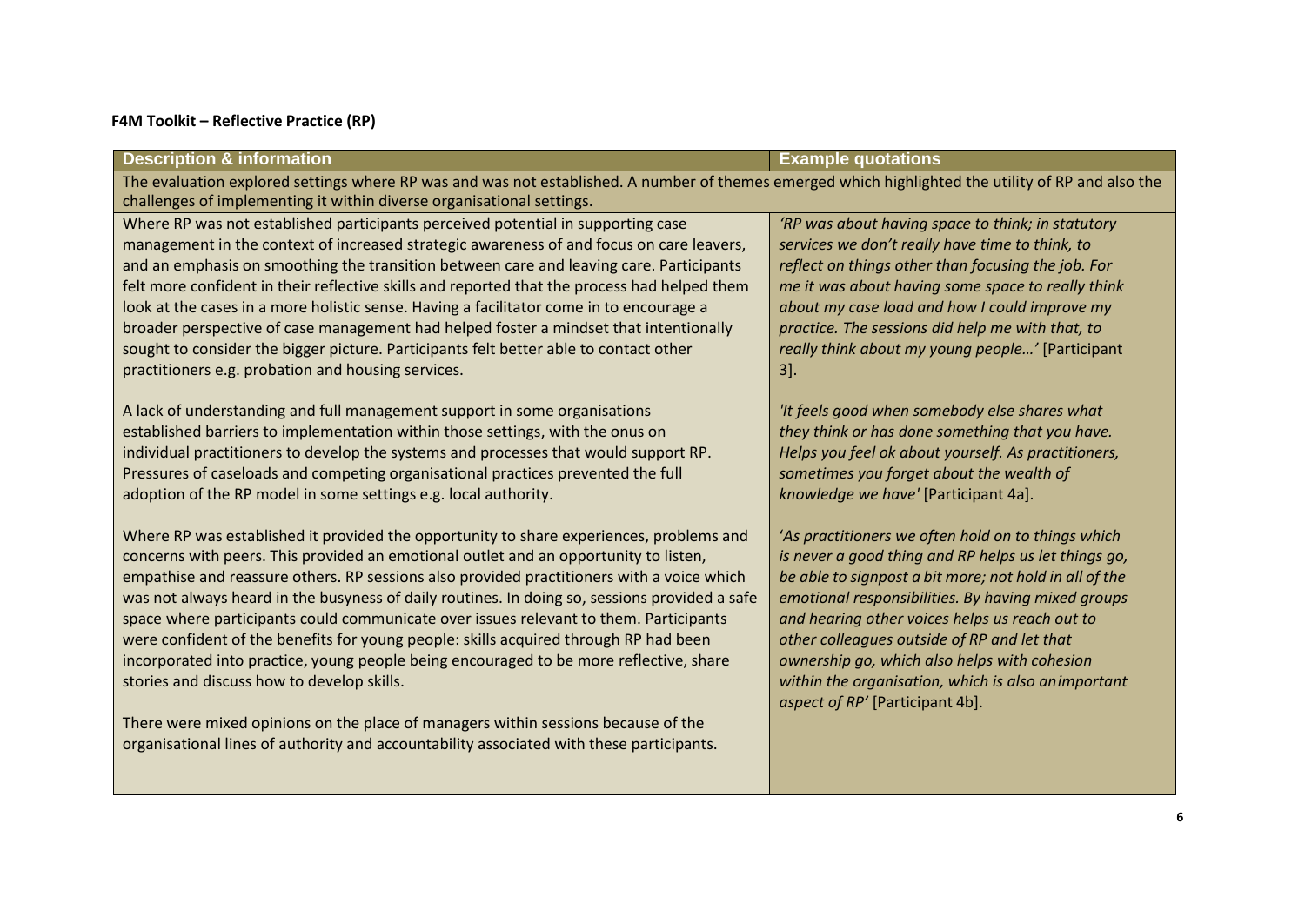## **F4M Toolkit – Trauma Recovery Model (TRM) pilot for working with care leavers**

| <b>Description &amp; information</b>                                                                                                                | <b>Example quotations</b>                                  |  |
|-----------------------------------------------------------------------------------------------------------------------------------------------------|------------------------------------------------------------|--|
| The TRM provided a useful and effective tool for bringing agencies and young people together to identify and address needs. Organisational culture, |                                                            |  |
| practices and the complexity of young peoples' lives were likely to have affected the extent to which these benefits were realised.                 |                                                            |  |
| The TRM care leaver pilot supported multi-agency working and offered a well-rounded view                                                            | 'forces professionals to see the bigger picture  to stop   |  |
| of the young person with whom participants were working. This helped reduce a sense of                                                              | and check  Is this the right intervention  is this the     |  |
| practitioner isolation. The tools were described as useful and accessible.                                                                          | right time?' For some it was an opportunity to; 'help      |  |
|                                                                                                                                                     | professionals to understand why they (young people)        |  |
| The use of a trauma lens to explore the lives of the young people that they were working with                                                       | decide to act in a certain way'.                           |  |
| offered an important basis for the development of client-centred interventions.                                                                     |                                                            |  |
| Understanding trauma and awareness of trauma in early life were highlighted as important                                                            | 'co-ordination can be really difficult and unintentionally |  |
| elements of the model, enabling the professionals to start to understand the impact of                                                              | one's own work might undermine the work of others          |  |
| trauma and adverse events on behaviour and health. The focus on sequencing was beneficial                                                           | there is no blame here, but occasionally we might get      |  |
| and helped work out how to address the different events in young people's lives. Participants                                                       | results by accident rather than by intention'.             |  |
| also described how the opportunity to engage with theory, helped them to focus upon the                                                             |                                                            |  |
| relationship and 'do some cognitive work'.                                                                                                          | 'helps professionals to understand why they [young         |  |
|                                                                                                                                                     | people] decide to act in a certain way'. For others it was |  |
| One participant highlighted the development of a more mindful approach to practice and to                                                           | an opportunity to; 'look back, look at the present and     |  |
| their understanding of their work with the young person. Working with different                                                                     | look to the futures  to think about intervention support   |  |
| professionals and understanding their role was beneficial and the opportunity to                                                                    | $\cdots$                                                   |  |
| collaborate with colleagues from Statutory and Charitable organisations highlighted                                                                 |                                                            |  |
| different roles and approaches and fostered a sense of genuine inter-agency collaboration.                                                          | " it helps  to understand how to address the               |  |
|                                                                                                                                                     | intergenerational effects of trauma and how we can         |  |
| Survey respondents were not wholly convinced that the TRM helped provide the care young                                                             | explain to families about trauma'.                         |  |
| people needed. This could have been related to a lack of practitioner confidence to advise                                                          |                                                            |  |
| young people on difficult subjects and the challenge of improving young peoples' life skills.                                                       |                                                            |  |
| This would appear to underline the importance of providing ongoing training and support for                                                         |                                                            |  |
| practitioners to ensure that they feel sufficiently secure in their knowledge and confidence                                                        |                                                            |  |
| to apply the model.                                                                                                                                 |                                                            |  |